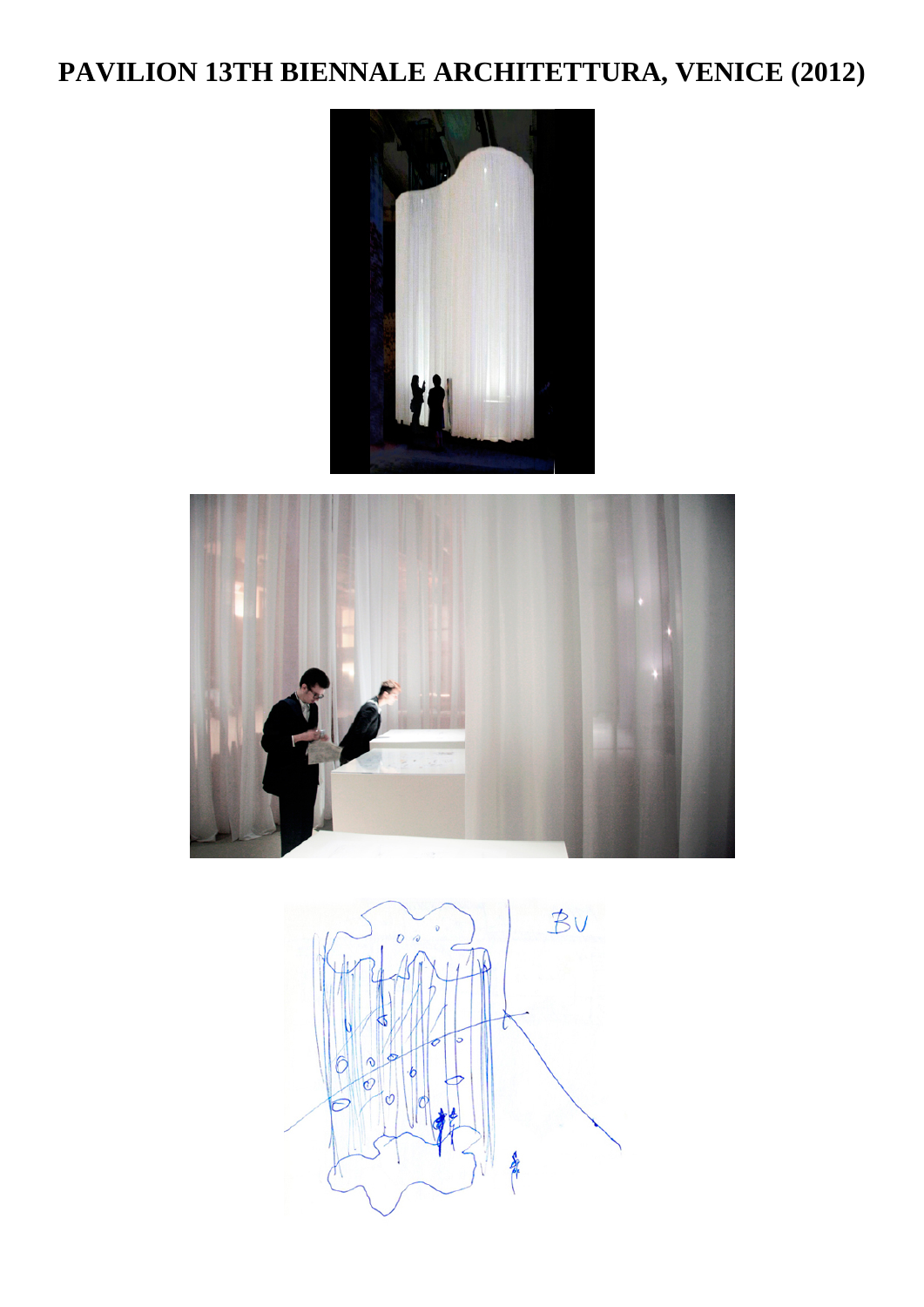



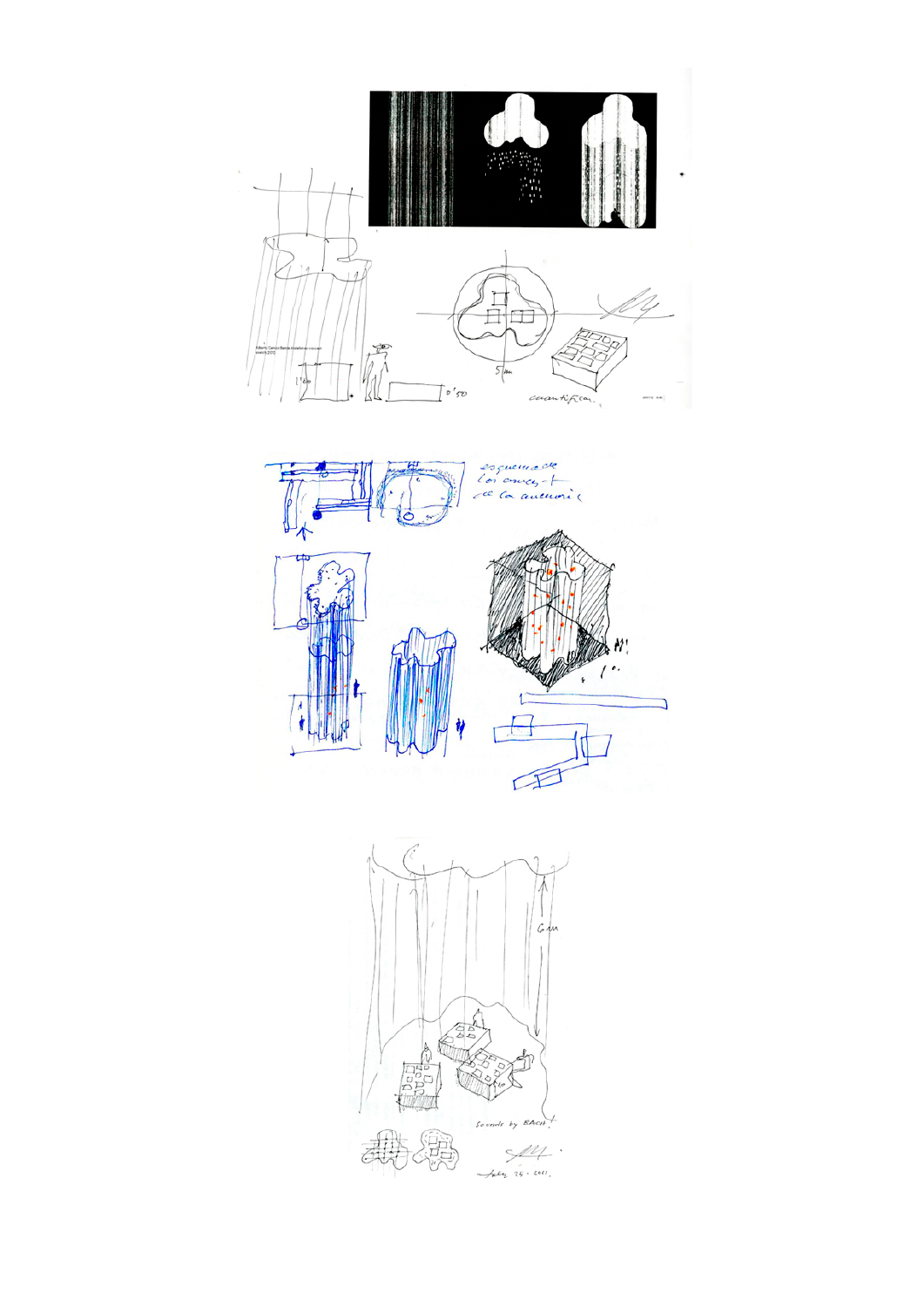

## WHITE SMOKE

In response to David Chipperfield's kind invitation to participate in the Venice Biennale of Architecture 2012 and following a series of amusing episodes, with the angle I was given at the Arsenale, I decided to make a column of white smoke that we privately called by another name but which I cannot write here. That's why I call it white smoke as a clear signal that something good has happened: the fact that a handful of super young architect-friends of mine are exhibiting their drawings at the Venice Biennale, alongside those of distinguished architects, geniuses, masters of their craft.

My project consisted of a column with a curtain of fine white flounced silk which, in the form of Mies van der Rohe's Glass Skyscraper of 1922 and the materials of his Velvet and Silk Café of 1927, would become a fascinating haven. From the outside our attention would be attracted by a column of light thanks to strong interior lighting within the white silk curtain. Inside under that light, my friends' drawings on white cubes, one each, on a single theme: the house.

They were all there: the geniuses, the masters and the younger set. All magnificent architects.

The central theme of the Biennale was *common ground*. And it is my understanding that Memory is the *common ground* of all architects and of all the creators there have been in the world. David Chipperfield suggested that I should focus on the theme of the house. My white smoke with the memory of so many fine architects with their drawings of houses was to become what Saint Augustine described as the "halls of memory, where are stored as treasures the countless images that have been brought into them from all manner of things by the senses".

So this *common ground* of architects, this Memory, was what I was to keep like a closely guarded secret and present like a treasure, within my Miesian white column. A corner of silence and calm at the heart of the hustle and bustle of the Venice Biennale.

*Spanish version next page>*